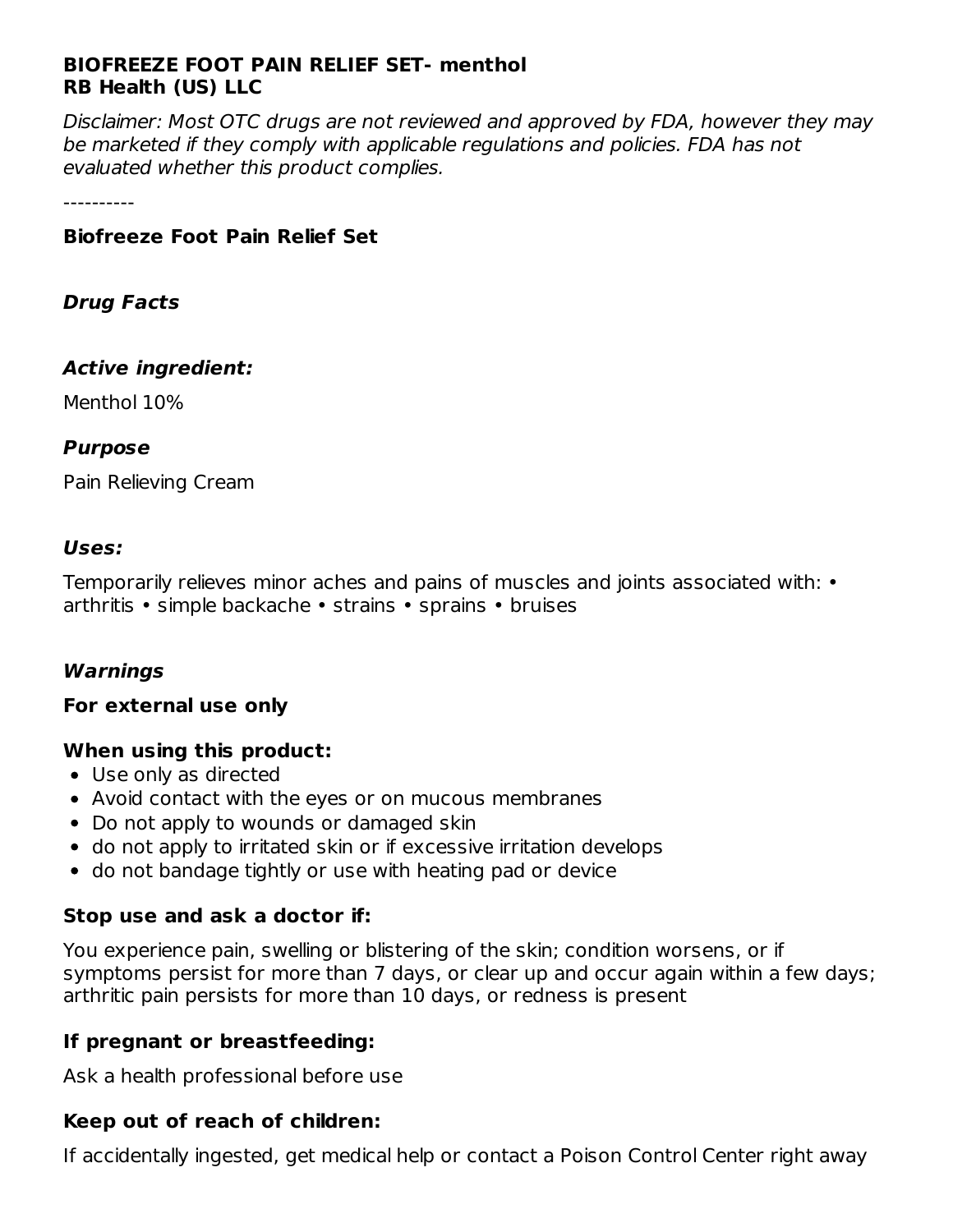### **Directions:**

• Adults and Children 12 years of age and older: Rub a thin film over affected areas not more than 3 to 4 times daily;

- Children under 12 years of age: Consult a physician
- wash hands after use with cool water

### **Inactive ingredients:**

Caprylic/Capric Triglyceride, Caprylyl Glycol, Cetearyl Alcohol, Dimethicone, Gluconolactone, Glycerin, Glyceryl Stearate, Hydroxyacetophenone, Ilex Paraguariensis Leaf Extract, Iodopropynyl Butylcarbamate, Phenoxyethanol, Polysorbate 60, Sodium Benzoate, Sodium Hydroxide, Sodium Stearoyl Lactylate, Tetrasodium EDTA, Tocopheryl Acetate, Vitis Vinifera (Grape) Seed Oil, Water

### **Questions or comments:**

1-800-246-3733

### **PRINCIPAL DISPLAY PANEL - 85 g Tube Kit**

NDC 59316-002-10

BiOFREEZE ®COOL THE PAIN

FOOT PAIN RELIEF SET

MENTHOL-PAIN RELIEVING CREAM

FOOT ROLLER intended to relieve foot pain and pain associated with plantar fasciitis

1 Biofreeze Foot Cream Tube Net wt 3 OZ (85 g) + 1 Foot Roller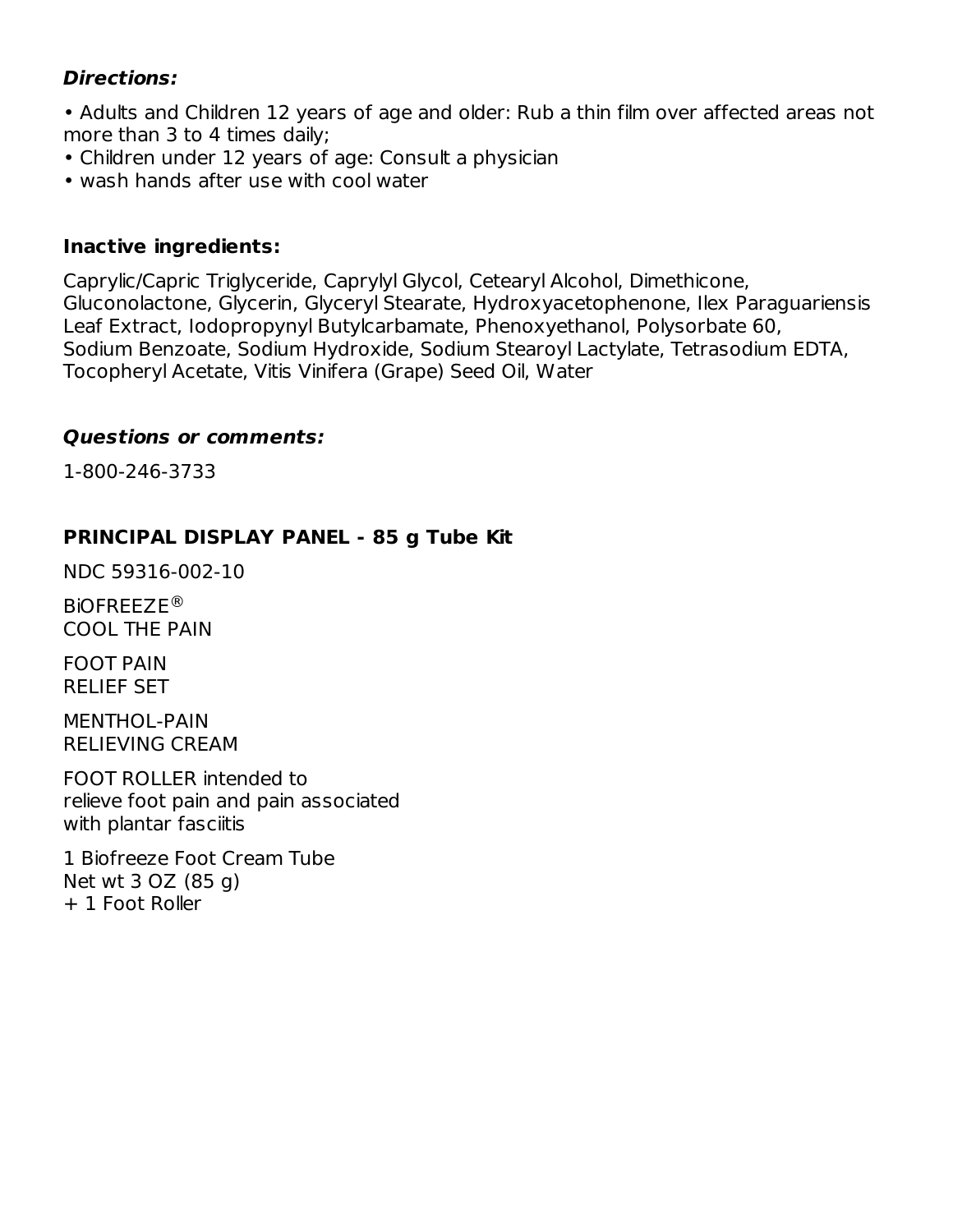

NDC 59316-002-10

**1 FOOT ROLLER 1 FOOT CREAM** 



### **ROLLER INSTRUCTIONS**

### **TOE STRETCH**

1. While in a seated position, place the Foot Roller on the ground.

2. Place your big toe on the Foot<br>Roller and the rest of your foot on the ground.

3. Apply pressure with your toe to<br>the Foot Roller to stretch the bottom of your foot.

4. Try lifting your heel while keeping the toe on the Foot Roller to improve the stretch.

5. Perform the stretching exercises 2 to 3 times a day, holding the<br>stretch for 15-30 seconds each.



#### **ROLLER MASSAGE**

1. While in a seated position, place<br>the Foot Roller on the ground and your bare foot on top.

2. Apply pressure with your foot to the Foot Roller and slowly roll the Foot Roller in a back and forth motion from the ball of your foot to the heel.

3. Repeat for 3 to 5 minutes.



# **FOOT PAIN RELIEF SET**

**MENTHOL-PAIN RELIEVING CREAM** 

**FOOT ROLLER** intended to relieve foot pain and pain associated with plantar fasciitis

**1 Biofreeze Foot Cream Tube** Net wt 3 0Z (85 g) + 1 Foot Roller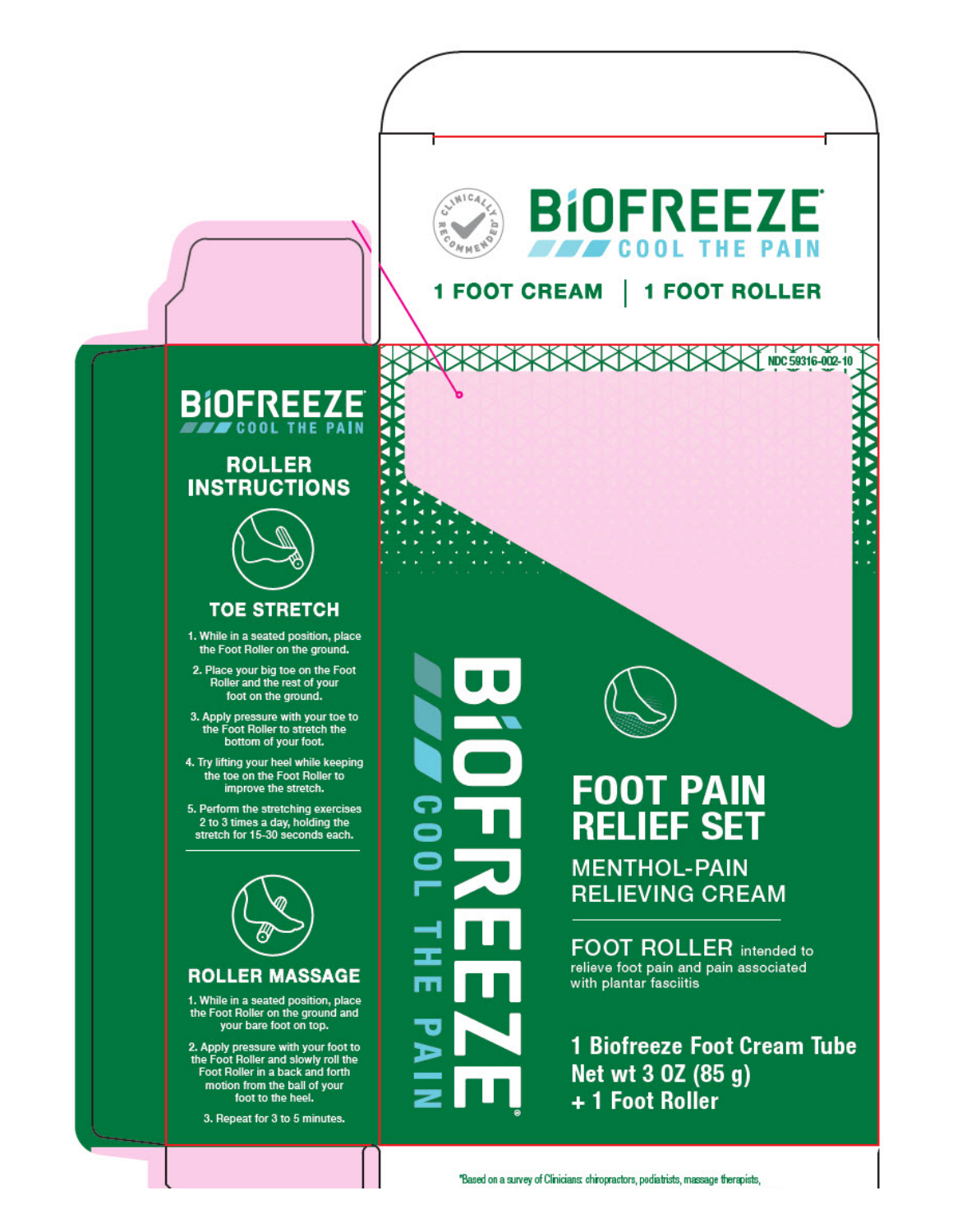physical therapists, retail pharmacists, and athletic trainers (IPSOS Clinician Survey).



**No Animal Testing** Does not contain NSAIDs, Ibuprofen, Aspirin or Salicylate

www.biofreeze.com 15029 P11132-R04

### **BIOFREEZE COOL THE PAI**

# **FOOT PAIN RELIEF SET**

#### **IMPORTANT SAFETY INFORMATION**

Before each use of the Foot Roller, follow these instructions: Consult your physician before starting any exercise program. Children and<br>persons with medical conditions should not use this product unless first approved by a physician. This product contains Dry Natural Rubber; some persons may be allergic. Stop use if you<br>notice a reaction. Rolling Massage stretch is a guideline and does not replace instructions or directions. provided by a doctor or therapist Inspect product for damage before each use. Discard and replace the product if damaged. This product is not a toy. Keep out of reach of children and pets.

#### When using the Foot Roller, always follow these instructions:

If you have dizziness, trouble breathing, increasing pain, or begin to feel sick with the exercises, stop use and consult your healthcare provider immediately.Children should only use if prescribed by a doctor, and only with adult supervision. This product is recommended for individual use only.

#### Caring for the Foot Roller:

Inspect after each use. To Clean: Use a mild soap and warm water, then pat dry. Store in a cool, dry place, out of direct sunlight and extreme temperatures.

Before each use of Biofreeze Foot Cream:

Refer to product label and read carefully before use

# **BIOFREEZE FEW COOL THE PAIN**

## **Drug Facts**

**Active ingredient Purpose** 

#### Uses

Temporarily relieves minor aches and pains of muscles and joints associated with: simple backache arthritis strains bruises strains

#### **Warnings**

- For external use only.
- When using this product
- use only as drected
- avoid contact with the eyes or on mucous membranes<br>and o not apply to wounds or damaged skin
- o do not apply to irritated skin or if excessive irritation develops
- do not bandage tightly or use with heating pad or device

#### Stop use and ask a doctor if

- you experience pain, swelling or bistering of the skin condition worsens, or if symptoms persist for more than 7 days or clear up and occur again within a
- few days arthritic pain persists for more than 10 days, or
- redness is present
- If pregnant or breast-feeding, ask a health

professional before use.

#### **Drug Facts (continued)**

Keep out of reach of children. If swallowed, get medical help or contact a Poison Control Center right away.

#### **Directions**

- adults and children 12 years of age and older: rub a thin film over affected area not more than 3 to 4 times daily
- allies daily<br>children under 12 years of age: consult a physician<br>wash hands after use with cool water

#### **Other information**

store at 20-25°C (68-77°F)<br>store at 20-25°C (68-77°F)<br>store in a cool dry place away from direct sunlight

**Inactive ingredients**<br>Caprylic/Capric Triglyceride, Caprylyl Glycol, Cetearyl<br>Alcohol, Dimethicone, Gluconolactone, Glycerin, Glyceryl<br>Stearate, Hydroxyacetophenone, Ilex Panaguariensis Leaf Schwart, Iodopropynyl Butylcarbarnate, Phenoxyethand,<br>Polysorbate 60, Sodium Benzoate, Sodium Hydroxide,<br>Sodium Stearcyl Lactylate, Tetrasodium EDTA, Tocopheryl Acetate, Vitis Vinifera (Grape) Seed Oil, Water

#### **Questions or comments?** 1-800-246-3733

@2022 RB Health Dist. by: RB Health (US), Parsippany, NJ 07054-0224  $M \geq 4$ 

**FOOT** 

**COLD THERAPY PAIN RELIEF FOR SORE MUSCLES, JOINTS, SIMPLE BACKACHES, ARTHRITIS, STRAINS, BRUISES AND SPRAINS.**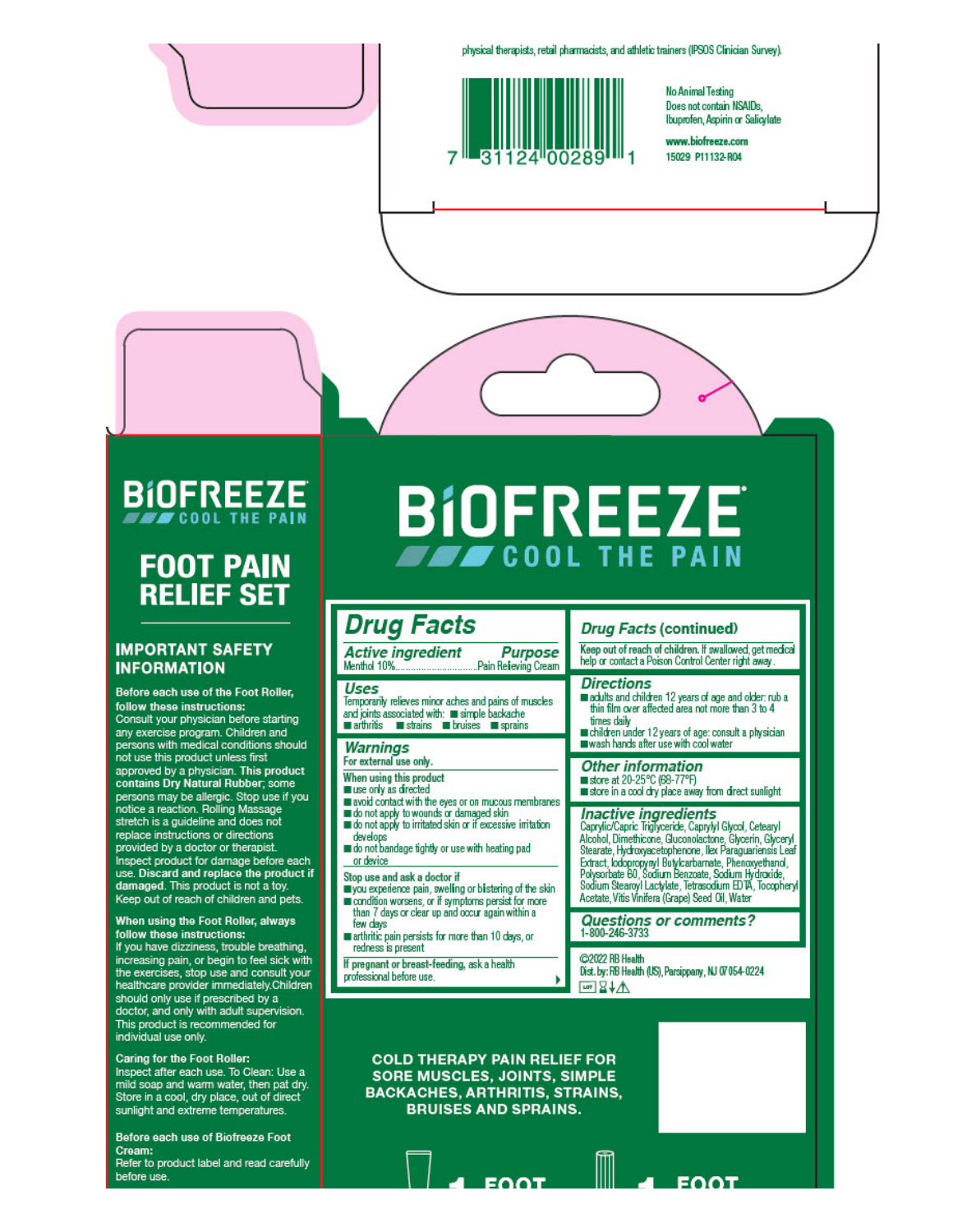|  | <b>XI CREAM WXI ROLLER</b> |  |
|--|----------------------------|--|
|  |                            |  |

# **BIOFREEZE FOOT PAIN RELIEF SET**

menthol kit

| <b>Product Information</b>                                                                    |                         |                            |                             |                                     |               |                           |
|-----------------------------------------------------------------------------------------------|-------------------------|----------------------------|-----------------------------|-------------------------------------|---------------|---------------------------|
| <b>Product Type</b>                                                                           | HUMAN OTC DRUG          |                            | <b>Item Code (Source)</b>   |                                     | NDC:59316-002 |                           |
|                                                                                               |                         |                            |                             |                                     |               |                           |
|                                                                                               |                         |                            |                             |                                     |               |                           |
| <b>Packaging</b>                                                                              |                         |                            |                             |                                     |               |                           |
| <b>Item Code</b><br>#                                                                         |                         | <b>Package Description</b> | <b>Marketing Start Date</b> |                                     |               | <b>Marketing End Date</b> |
| 1 NDC:59316-002-10                                                                            | 1 in 1 KIT              |                            | 03/12/2021                  |                                     |               |                           |
|                                                                                               |                         |                            |                             |                                     |               |                           |
| <b>Quantity of Parts</b>                                                                      |                         |                            |                             |                                     |               |                           |
| Part #                                                                                        | <b>Package Quantity</b> |                            |                             | <b>Total Product Quantity</b>       |               |                           |
| Part 1<br>1 TUBE                                                                              |                         |                            | 85 g                        |                                     |               |                           |
|                                                                                               |                         |                            |                             |                                     |               |                           |
|                                                                                               |                         |                            |                             |                                     |               |                           |
| Part 1 of 1                                                                                   |                         |                            |                             |                                     |               |                           |
| <b>BIOFREEZE FOOT CREAM</b>                                                                   |                         |                            |                             |                                     |               |                           |
| menthol cream                                                                                 |                         |                            |                             |                                     |               |                           |
|                                                                                               |                         |                            |                             |                                     |               |                           |
|                                                                                               |                         |                            |                             |                                     |               |                           |
| <b>Product Information</b>                                                                    |                         |                            |                             |                                     |               |                           |
| <b>Item Code (Source)</b>                                                                     |                         | NDC:59316-001              |                             |                                     |               |                           |
| <b>Route of Administration</b>                                                                |                         | <b>TOPICAL</b>             |                             |                                     |               |                           |
|                                                                                               |                         |                            |                             |                                     |               |                           |
|                                                                                               |                         |                            |                             |                                     |               |                           |
| <b>Active Ingredient/Active Moiety</b>                                                        |                         |                            |                             |                                     |               |                           |
|                                                                                               |                         | <b>Ingredient Name</b>     |                             | <b>Basis of Strength Strength</b>   |               |                           |
| MENTHOL, UNSPECIFIED FORM (UNII: L7T10EIP3A) (MENTHOL, UNSPECIFIED<br>FORM - UNII:L7T10EIP3A) |                         |                            |                             | MENTHOL,<br><b>UNSPECIFIED FORM</b> |               | 100 mg<br>in $1g$         |
|                                                                                               |                         |                            |                             |                                     |               |                           |
|                                                                                               |                         |                            |                             |                                     |               |                           |
| <b>Inactive Ingredients</b>                                                                   |                         |                            |                             |                                     |               |                           |
|                                                                                               |                         | <b>Ingredient Name</b>     |                             |                                     |               | <b>Strength</b>           |